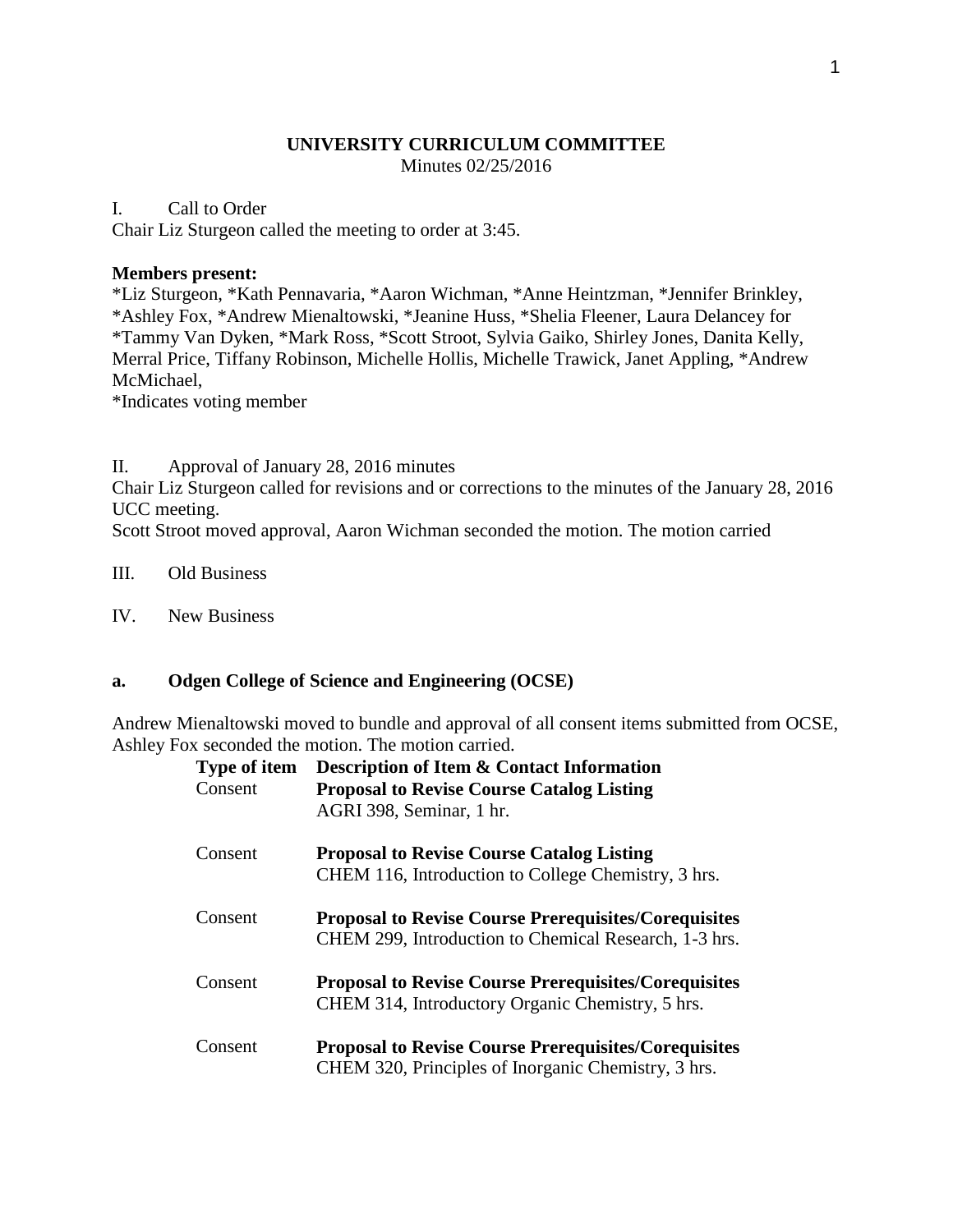| Consent | <b>Proposal to Revise Course Prerequisites/Corequisites</b><br>CHEM 399, Research Problems in Chemistry, 1-3 hrs.                |
|---------|----------------------------------------------------------------------------------------------------------------------------------|
| Consent | <b>Proposal to Revise Course Prerequisites/Corequisites</b><br>CHEM 412, Introduction to Physical Chemistry, 5 hrs.              |
| Consent | <b>Proposal to Revise Course Prerequisites/Corequisites</b><br>CHEM 420, Inorganic Chemistry, 3 hrs.                             |
| Consent | <b>Proposal to Revise Course Prerequisites/Corequisites</b><br>CHEM 421, Inorganic Chemistry Laboratory, 1 hr.                   |
| Consent | <b>Proposal to Revise Course Prerequisites/Corequisites</b><br>CHEM 430, Forensic Chemistry, 3 hrs.                              |
| Consent | <b>Proposal to Revise Course Prerequisites/Corequisites</b><br>CHEM 435, Instrumental Analysis, 3 hrs.                           |
| Consent | <b>Proposal to Revise Course Prerequisites/Corequisites</b><br>CHEM 450, Physical Chemistry I, 3 hrs.                            |
| Consent | <b>Proposal to Revise Course Prerequisites/Corequisites</b><br>CHEM 451, Physical Chemistry I Laboratory, 2 hrs.                 |
| Consent | <b>Proposal to Revise Course Prerequisites/Corequisites</b><br>CHEM 452, Physical Chemistry II, 3 hrs.                           |
| Consent | <b>Proposal to Revise Course Prerequisites/Corequisites</b><br>CHEM 462, Bioinorganic Chemistry, 3 hrs.                          |
| Consent | <b>Proposal to Revise Course Prerequisites/Corequisites</b><br>CHEM 476, Advanced Investigations in Chemistry Laboratory, 2 hrs. |
| Consent | <b>Proposal to Revise Course Prerequisites/Corequisites</b><br>CHEM 490, Materials Chemistry, 3 hrs.                             |
| Consent | <b>Proposal to Revise Course Catalog Listing</b><br>GEOG 210, Ecological and Environmental Policy, 3 hrs.                        |
| Consent | <b>Proposal to Revise Course Catalog Listing</b><br>GEOG 328, Elements of Biogeography, 3 hrs.                                   |
| Consent | <b>Proposal to Revise Course Catalog Listing</b><br>GEOG 344, Environmental Ethics, 3 hrs.                                       |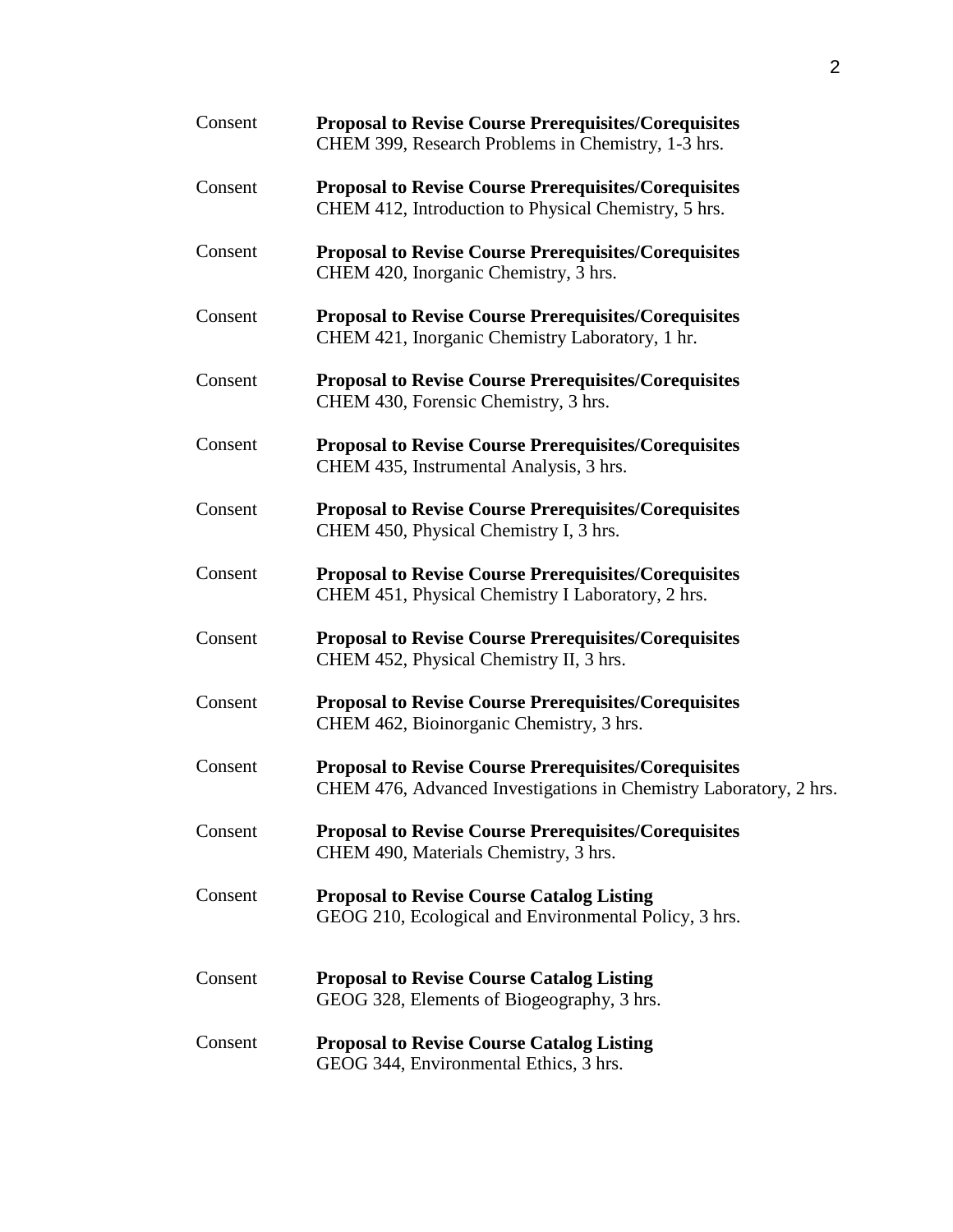| Consent | <b>Proposal to Revise Course Prerequisites/Corequisites</b><br>GEOG 380, Global Sustainability, 3 hrs.                |
|---------|-----------------------------------------------------------------------------------------------------------------------|
| Consent | <b>Proposal to Revise Course Catalog Listing</b><br>GEOG 385, Society, Resources, and Climate, 3 hrs.                 |
| Consent | <b>Proposal to Revise Course Catalog Listing</b><br>GEOG 427, Water Resources Management, 3 hrs.                      |
| Consent | <b>Proposal to Revise Course Prerequisites/Corequisites</b><br>GEOL 113, The Earth Laboratory, 1 hr.                  |
| Consent | <b>Proposal to Delete a Program</b><br>Ref. 298, Associate in Water Resource Management, 60 hrs.                      |
| Consent | <b>Proposal to Revise Course Prerequisites</b><br>MATH 205, Number Systems and Number Theory for Teachers             |
| Consent | <b>Proposal to Revise Course Prerequisites</b><br>MATH 206, Fundamentals of Geometry for Teachers                     |
| Consent | <b>Proposal to Revise Course Prerequisites</b><br>MATH 304, Functions, Applications, and Explorations                 |
| Consent | <b>Proposal to Revise Course Prerequisites</b><br>MATH 308, Rational Number and Data Analysis                         |
| Consent | <b>Proposal to Revise Course Prerequisites/Corequisites</b><br>PSYS 462, Neurosciences of Learning and Memory, 3 hrs. |
| Consent | <b>Proposal to Delete a Program</b><br>Ref. 363, Minor in Environmental Studies, 23 hrs.                              |

Ashley Fox moved approval; Shelia Fleener seconded the motion submitted by OCSE. The motion carried.<br>Action

**Proposal to Revise a Program** Ref. 205, Associate Degree in Agricultural Technology and Management – Turf and Golf Course Management Option, 60 hrs.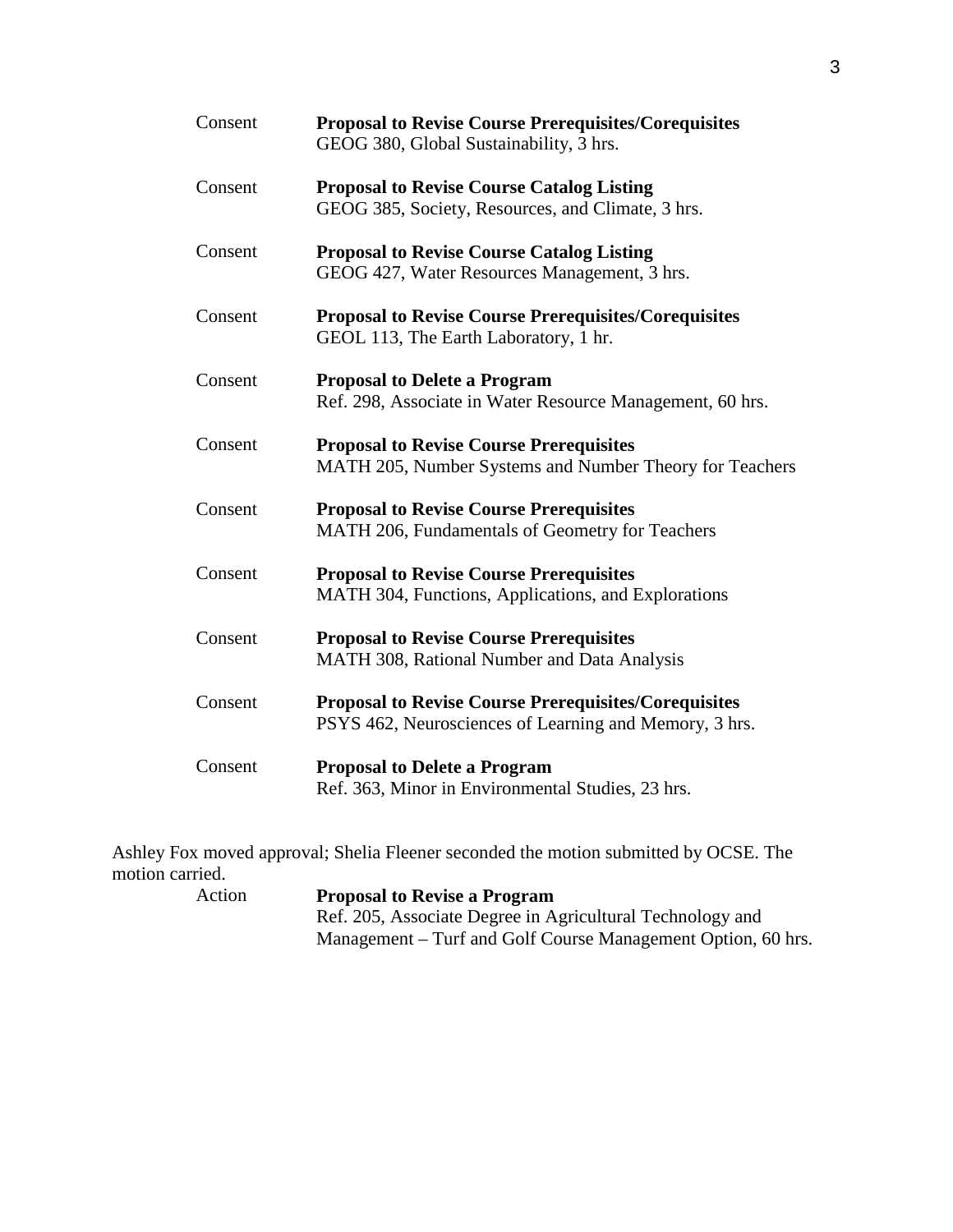Andrew Mienaltowski moved approval; Aaron Wichman seconded the motion submitted by OCSE. The motion carried.

Action **Proposal to Revise Course Credit Hours** AGRI 175, University Experiences – Agriculture Majors, 2 hrs.

Andrew Mienaltowski moved approval; Aaron Wichman seconded the motion submitted by OCSE. After a friendly amendment, the motion carried.

> Action **Proposal to Discontinue Course Equivalencies** AGRI 280, Introduction to Environmental Science, 3 hrs.

Andrew Mienaltowski moved approval; Aaron Wichman seconded the motion submitted by OCSE. The motion carried.

Action **Proposal to Create a New Course** AGMC 425, Applied Hydraulics and Pneumatics, 3 hrs.

Andrew Mienaltowski moved approval; Ashley Fox seconded the motion submitted by OCSE. The motion carried

Action **Proposal to Create a New Course** AGRI 397, Agriculture Career Planning, 1 hr.

Ashley Fox moved approval; Andrew Mienaltowski seconded the motion submitted by OCSE. The motion carried.

Action **Proposal to Make Multiple Revisions to a Course** AGRO 317, Plant Pathology, 3 hrs.

Aaron Wichman moved approval; Anne Heintzman seconded the motion submitted by OCSE. The motion carried.<br>Action

**Proposal to Create a New Course** BIOL 212, Genome Discover, 2 hrs.

Aaron Wichman moved approval; Andrew Mienaltowski seconded the motion submitted by OCSE. The motion carried.

Action **Proposal to Make Multiple Revisions to a Course** CHEM 120, College Chemistry I, 3 hrs.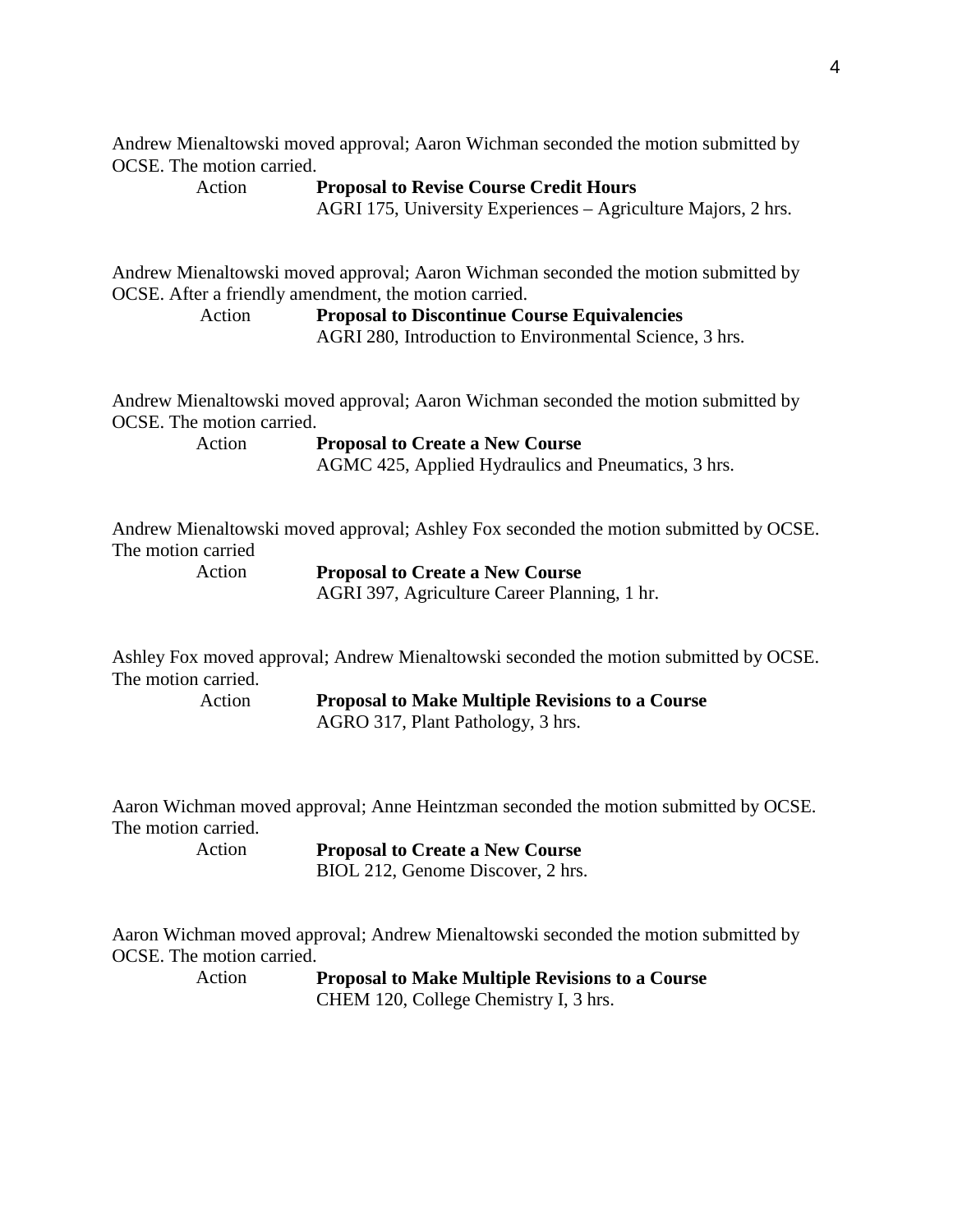Scott Stroot moved to bundle and approval of the three action items submitted by OCSE; Aaron Wichman seconded the motion. The motion carried.

| Action | <b>Proposal to Make Multiple Revisions to a Course</b><br>CHEM 222, College Chemistry II, 3 hrs.            |
|--------|-------------------------------------------------------------------------------------------------------------|
| Action | <b>Proposal to Make Multiple Revisions to a Course</b><br>CHEM 223, College Chemistry II Laboratory, 3 hrs. |
| Action | <b>Proposal to Make Multiple Revisions to a Course</b><br>CHEM 421, Inorganic Chemistry Lab, 2 hrs.         |

Aaron Wichman moved to bundle and approval of the seven action items submitted by OCSE; Anne Heintzman seconded the motion. The motion carried

| Action | <b>Proposal to Make Multiple Revisions to a Course</b><br>GEOG 452, Geoscience Field Experiences, 3-6 hrs. |
|--------|------------------------------------------------------------------------------------------------------------|
| Action | <b>Proposal to Make Multiple Revisions to a Course</b><br>GEOG 465, Geography of Asia, 3 hrs.              |
| Action | <b>Proposal to Make Multiple Revisions to a Course</b><br>GEOG 471, Natural Resource Management, 3 hrs.    |
| Action | <b>Proposal to Make Multiple Revisions to a Course</b><br>GEOG 474, Environmental Planning, 3 hrs.         |
| Action | <b>Proposal to Make Multiple Revisions to a Course</b><br>GEOG 486, Environmental Seminar, 1 hr.           |
| Action | <b>Proposal to Make Multiple Revisions to a Course</b><br>GEOG 487, Environmental Law, 3 hrs.              |
| Action | <b>Proposal to Make Multiple Revisions to a Course</b><br>GEOG 489, Alternatives in Sustainability, 3 hrs. |

Aaron Wichman moved to bundle and approval of the four action items submitted by OCSE; Scott Stroot seconded. The motion carried.

| Action | <b>Proposal to Revise a Program</b><br>Ref. 675, Geography and Environmental Studies, 52 hrs.     |
|--------|---------------------------------------------------------------------------------------------------|
| Action | <b>Proposal to Revise a Program</b><br>Ref. 477, Minor in Environment and Sustainability, 22 hrs. |
| Action | <b>Proposal to Revise a Program</b><br>Ref. 577, Geology Extended (B.S.), 52 hrs.                 |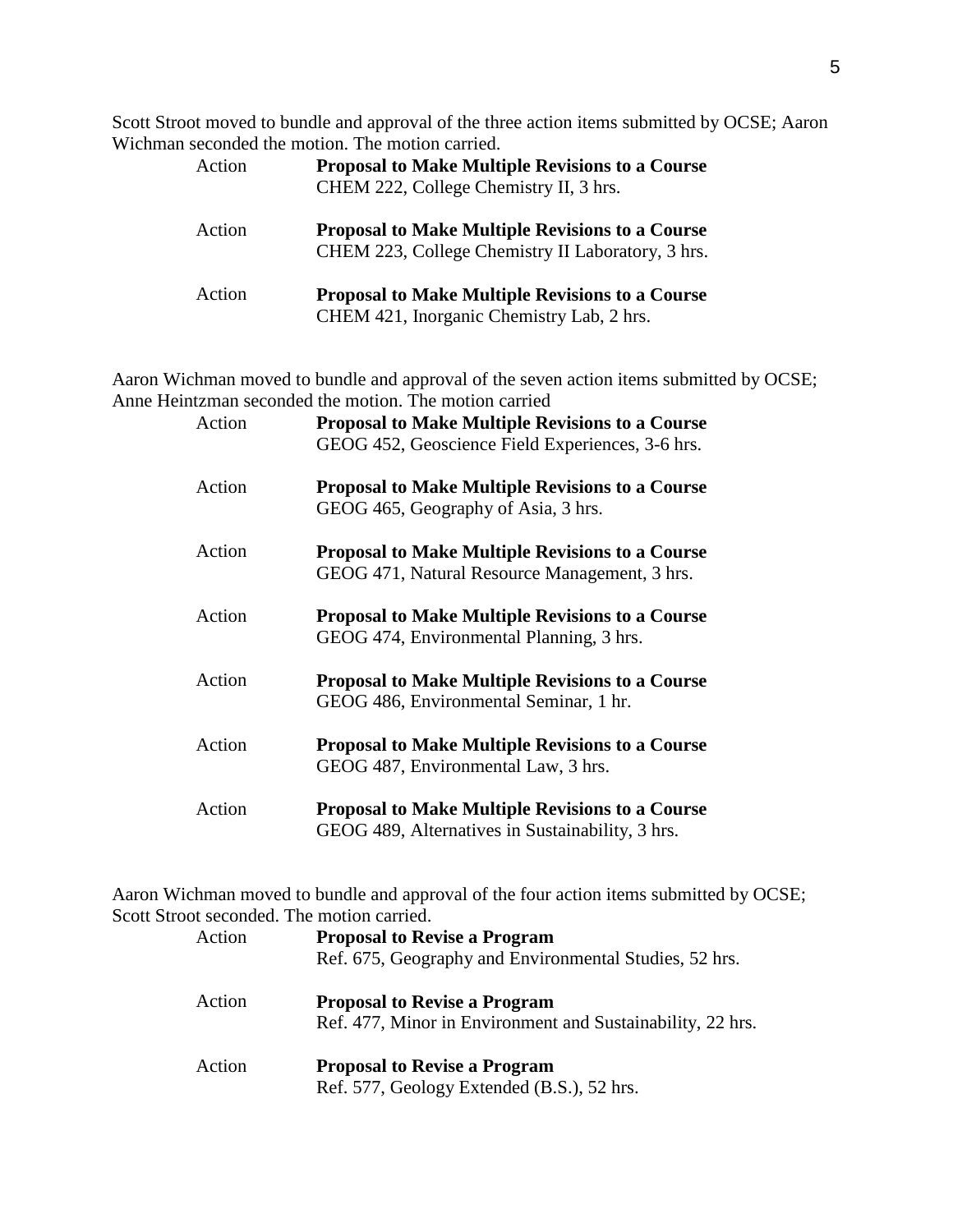| 2t1O<br>C |  |
|-----------|--|
|           |  |

n **Proposal to Revise a Program** Ref. 676, Geology (A.B.), 33 hrs.

Ashley Fox moved approval; Anne Heintzman seconded the motion submitted by OCSE. The motion carried.

Action **Proposal to Create a New Course** MATH 112, Problem Solving & Math Skills for Teachers

Andrew Mienaltowski moved approval; Anne Heintzman seconded the motion submitted by OCSE. After a friendly amendment the motion carried.

> Action **Proposal to Create a New Course** MATH 115, Applied College Algebra, 3 hrs.

Ashley Fox moved approval; Anne Heintzman seconded the motion submitted by OCSE. The motion carried

Action **Proposal to Create a New Course** MATH 225, Intro to Advanced Mathematics for Middle Grade Teachers

Aaron Wichman moved approval; Anne Heintzman seconded the motion submitted by OCSE. The motion carried.

Action **Proposal to Make Multiple Revisions to a Course**

MATH 490, Seminar in Middle Grades Mathematics

Aaron Wichman moved approval; Andrew Mienaltowski seconded the motion submitted by OCSE. The motion carried.

Action **Proposal to Revise a Program**

Ref. 730, Middle Grades Mathematics, 32-33 hrs.

Ashley Fox moved approval; Aaron Wichman seconded the motion submitted by OCSE. After a friendly amendment, the motion carried.

> Action **Proposal to Create a New Course** PSYS 160, Introduction to Biopsychology, 3 hrs.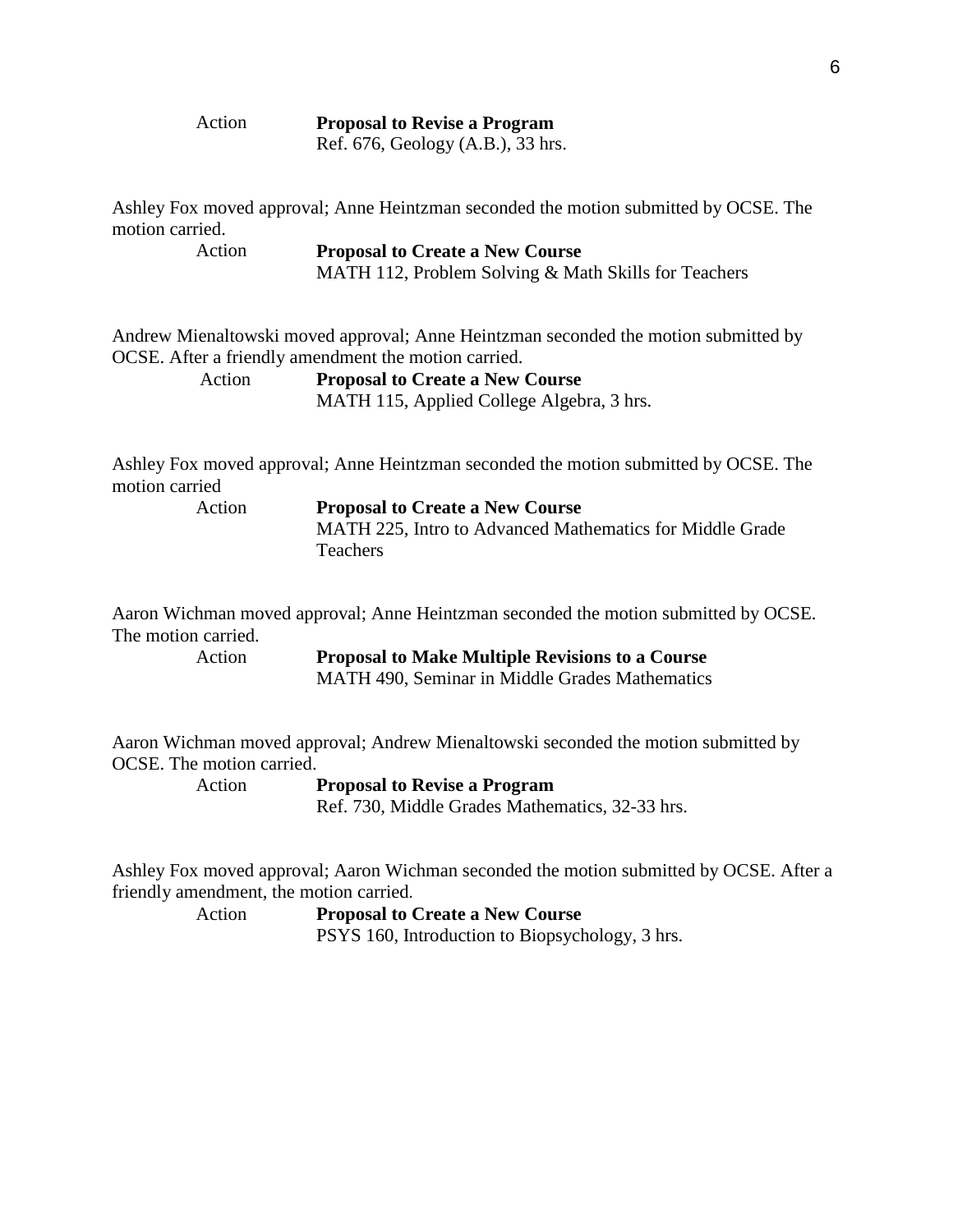# **b. College of Health and Human Services (CHHS)**

Andrew Mienaltowski moved to bundle and approval of all consent items submitted by CHHS, Aaron Wichman seconded the motion. The motion carried.

| Consent | <b>Revise Course Prerequisites/Corequisites</b><br><b>IDFM 222 CAD in Human Environment</b>              |
|---------|----------------------------------------------------------------------------------------------------------|
| Consent | <b>Revise Course Prerequisites/Corequisites</b><br><b>IDFM 333 Fashion Fundamentals</b>                  |
| Consent | <b>Revise Course Prerequisites/Corequisites</b><br><b>IDFM 334 Apparel Design Management</b>             |
| Consent | <b>Revise Course Prerequisites/Corequisites</b><br>IDFM 344 Digital Rendering for Interiors              |
| Consent | <b>Revise Course Prerequisites/Corequisites</b><br>IDFM 410 IDFM Internship                              |
| Consent | <b>Revise Course Prerequisites/Corequisites</b><br>IDFM 421 Portfolio Design                             |
| Consent | <b>Revise Course Prerequisites/Corequisites</b><br><b>IDFM 422 Textile Design and Performance</b>        |
| Consent | <b>Revise Course Prerequisites/Corequisites</b><br>IDFM 427 Visual Design III                            |
| Consent | <b>Revise Course Prerequisites/Corequisites</b><br><b>IDFM 431 Clothing and Human Behavior</b>           |
| Consent | <b>Revise Course Prerequisites/Corequisites</b><br><b>IDFM 432 Visual Merchandising and Promotion</b>    |
| Consent | <b>Revise Course Catalog Listing</b><br><b>IDFM 223 Textiles</b>                                         |
| Consent | <b>Delete a Course</b><br><b>IDFM 435 Computer Applications in Textiles and Apparel</b><br>Merchandising |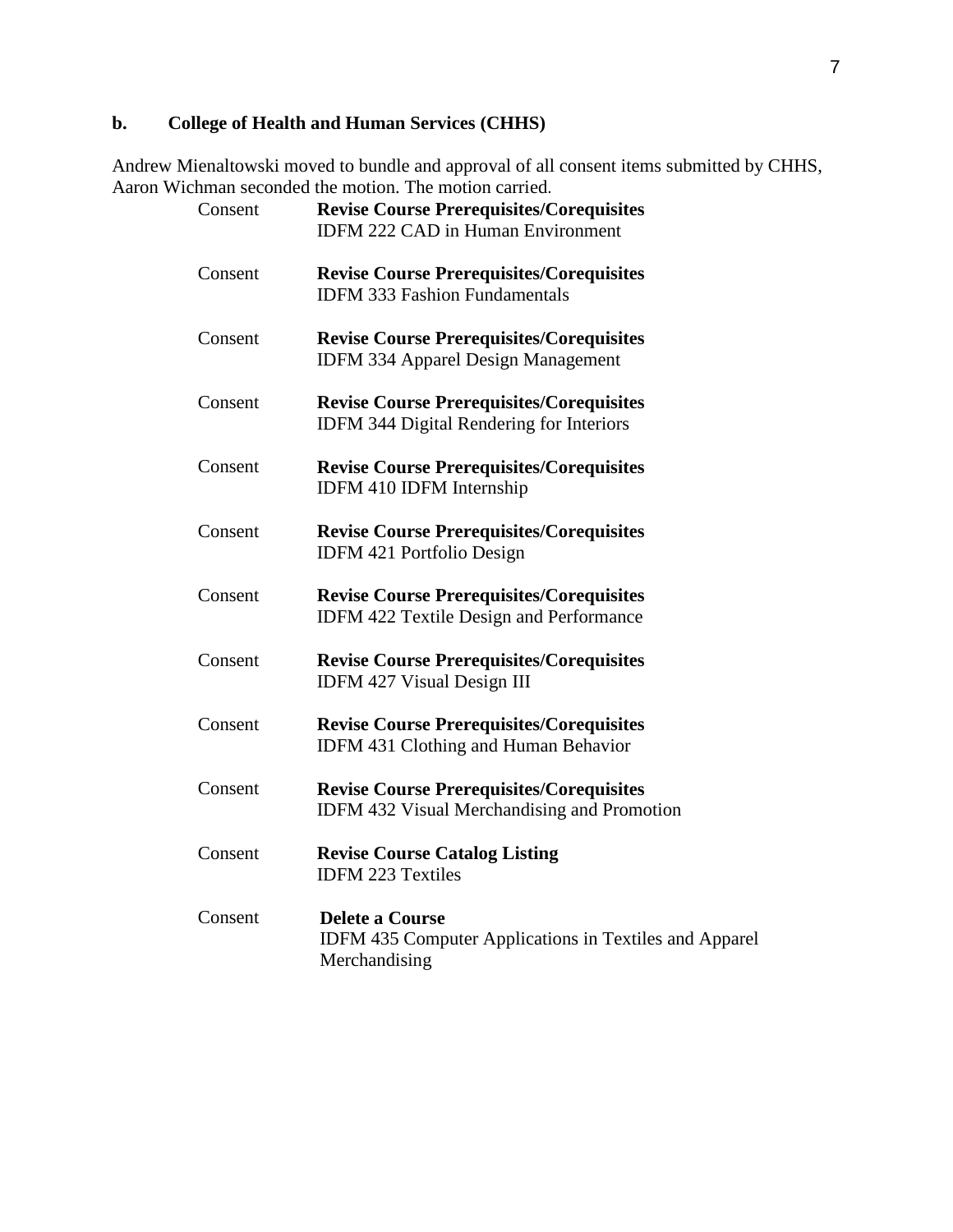Andrew Mienaltowski moved approval; Anne Heintzman seconded the motion submitted by CHHS. The motion carried.

Action **Make Multiple Revisions to a Course** IDFM 322 Merchandising I for DMT

Andrew Mienaltowski moved approval; Ashley Fox seconded the motion submitted by CHHS. The motion carried.

> Action **Make Multiple Revisions to a Course** IDFM 438 Merchandising II for DMT

Anne Heintzman moved approval; Andrew Mienaltowski seconded the motion submitted by CHHS. The motion carried.

Action **Revise a Program**

485 Minor in Textiles & Apparel Merchandising

Andrew Mienaltowski moved approval; Aaron Wichman seconded the motion submitted by CHHS. The motion carried.

Action **Revise a Program** 531 Interior Design & Fashion Merchandising

## **c. Potter College of Arts & Letters (PCAL)**

Ashley Fox moved approval; Scott Stroot seconded the motion submitted by PCAL. The motion carried.

## Action **Proposal to Create a New Course**

HIST 308—Conflict, Culture and Commerce in the Medieval Mediterranean

V. Academic Policy Subcommittee

Andrew Mienaltowski moved approval; Ashley Fox seconded the item submitted by University College. The motion carried.

a. **Proposal to Create a New Academic Policy** Military Student Services